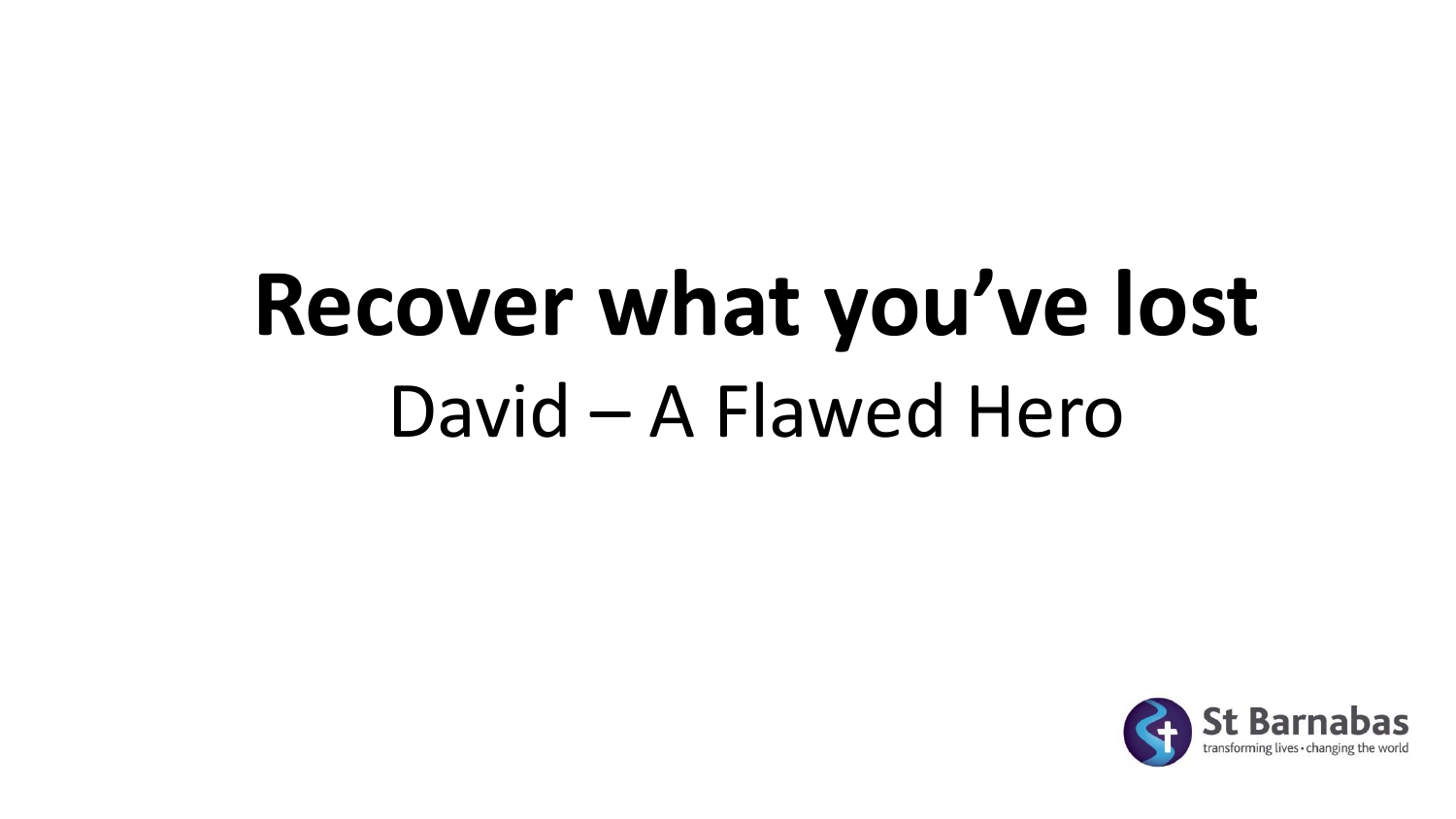#### Who are your modern day 'flawed heroes'?

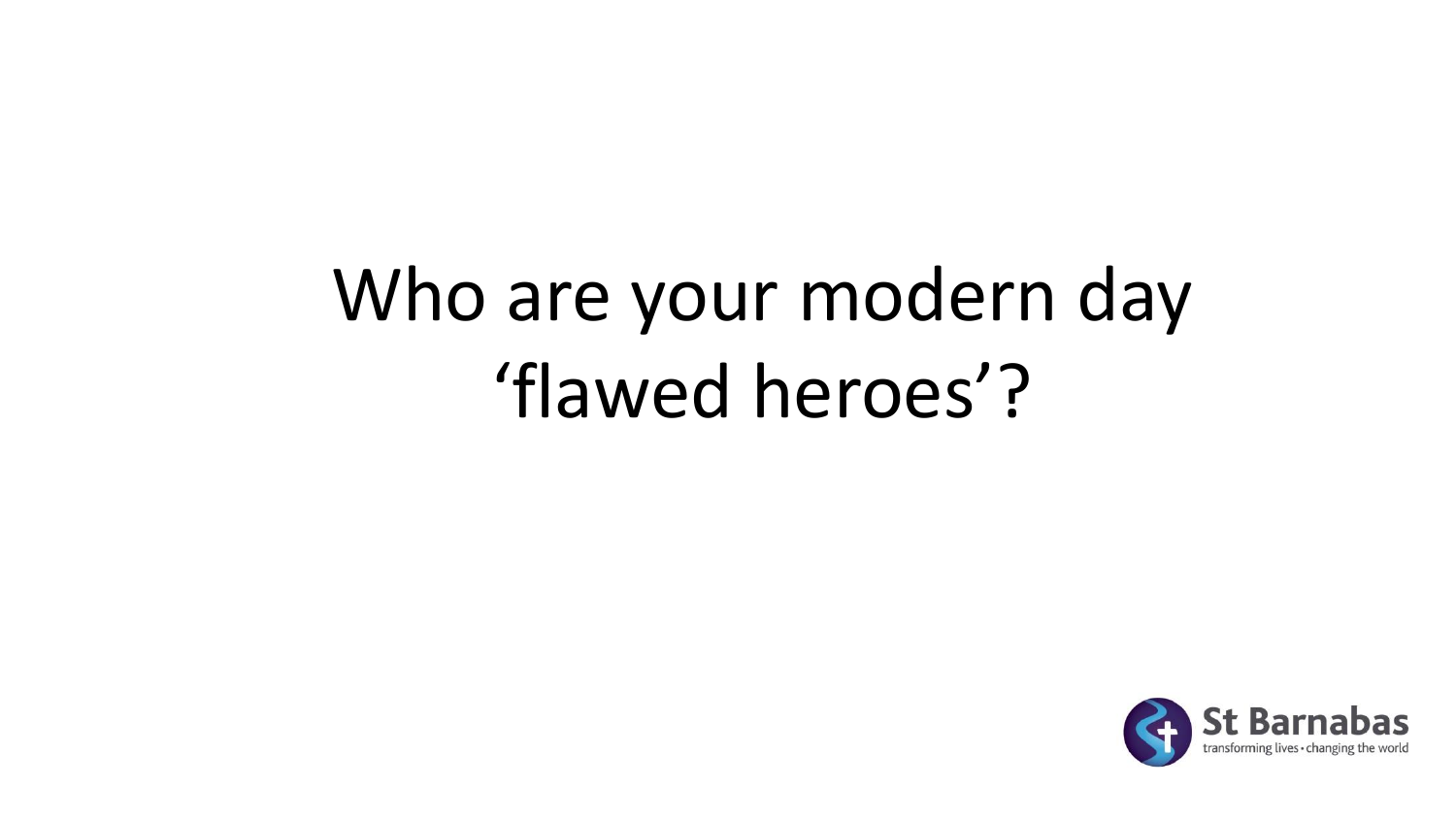#### Who were bible day 'flawed heroes'?

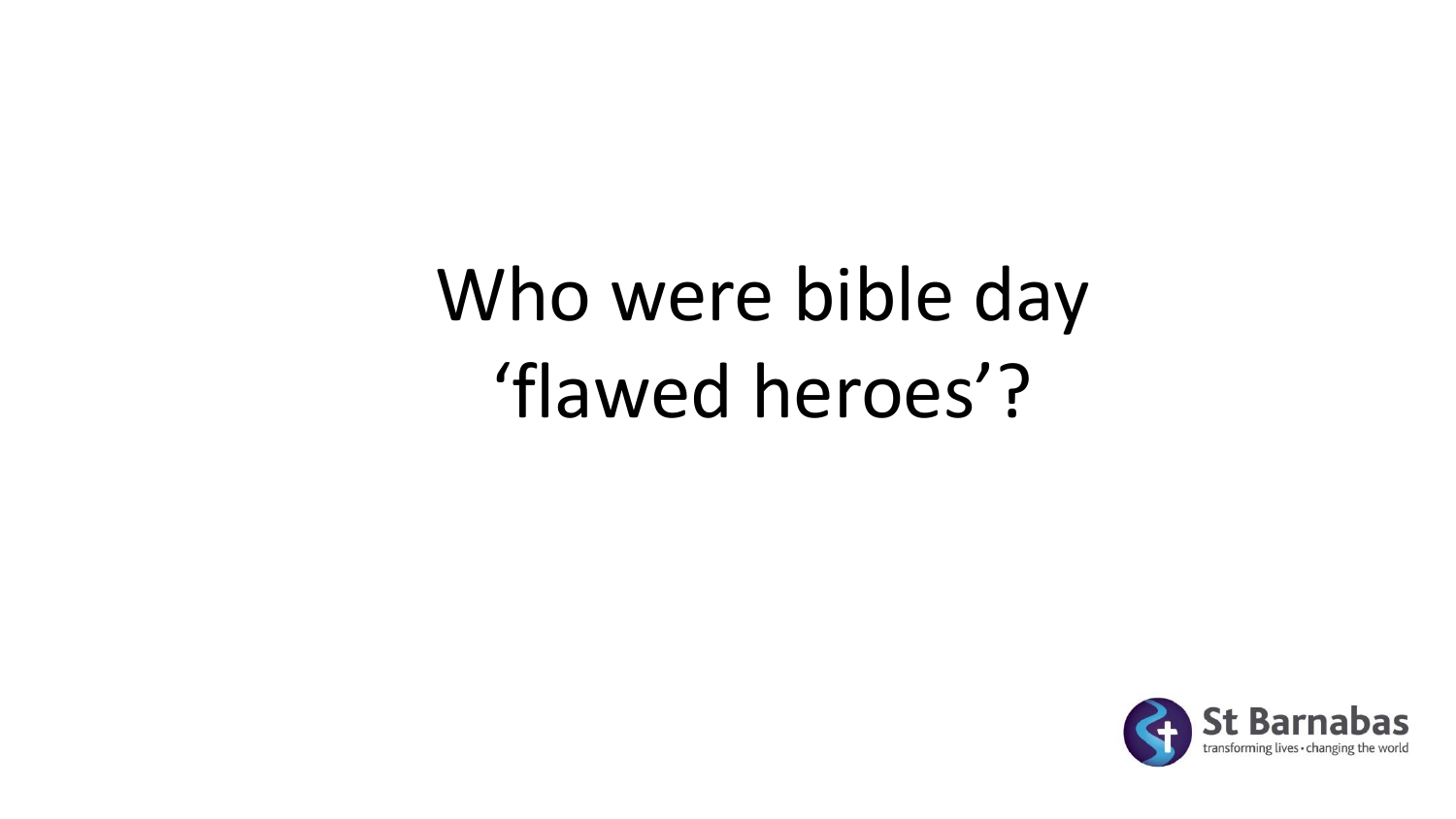#### Bible day 'flawed heroes'?

transforming lives · changing the world



Miriam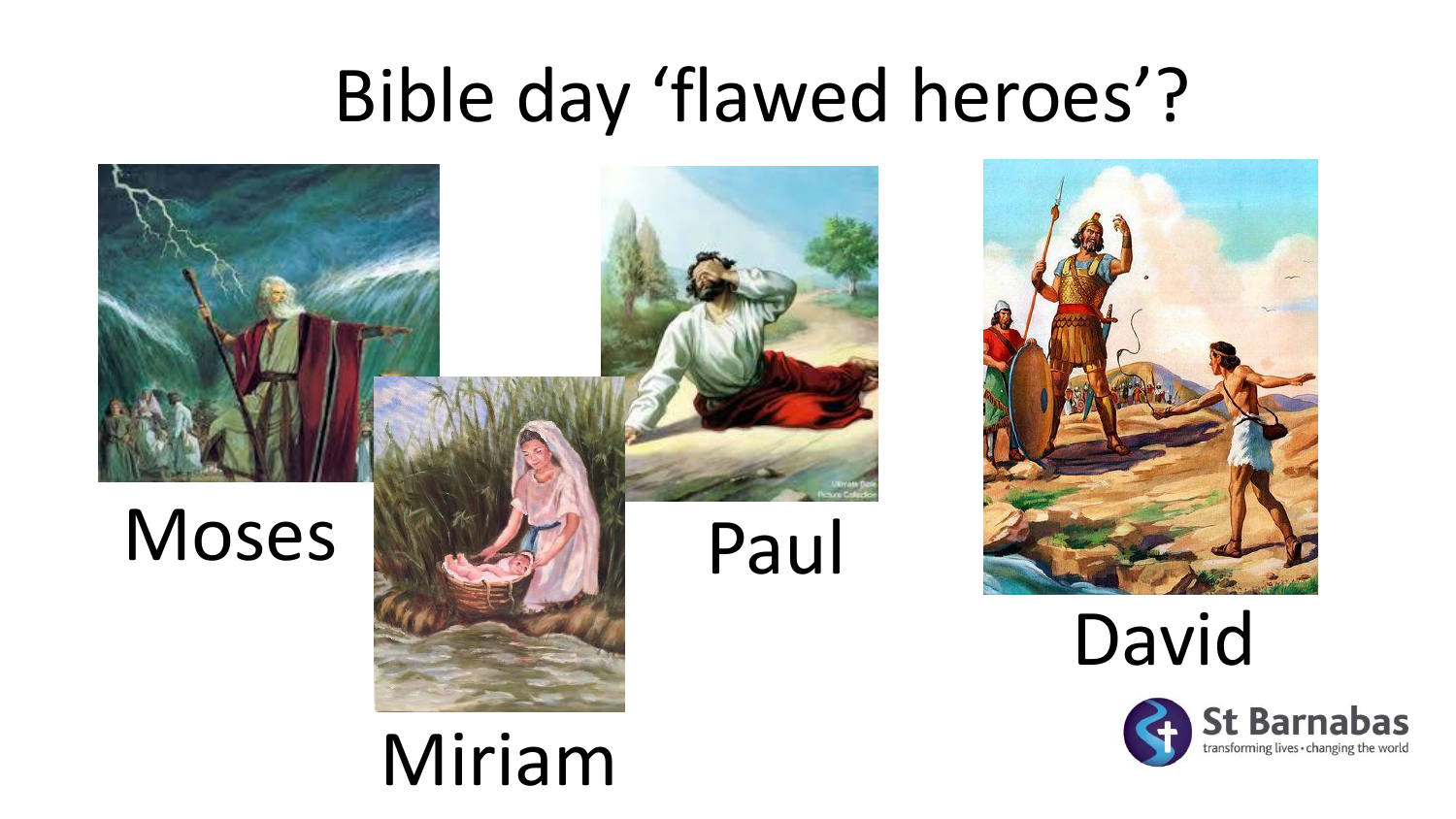#### Who was David?

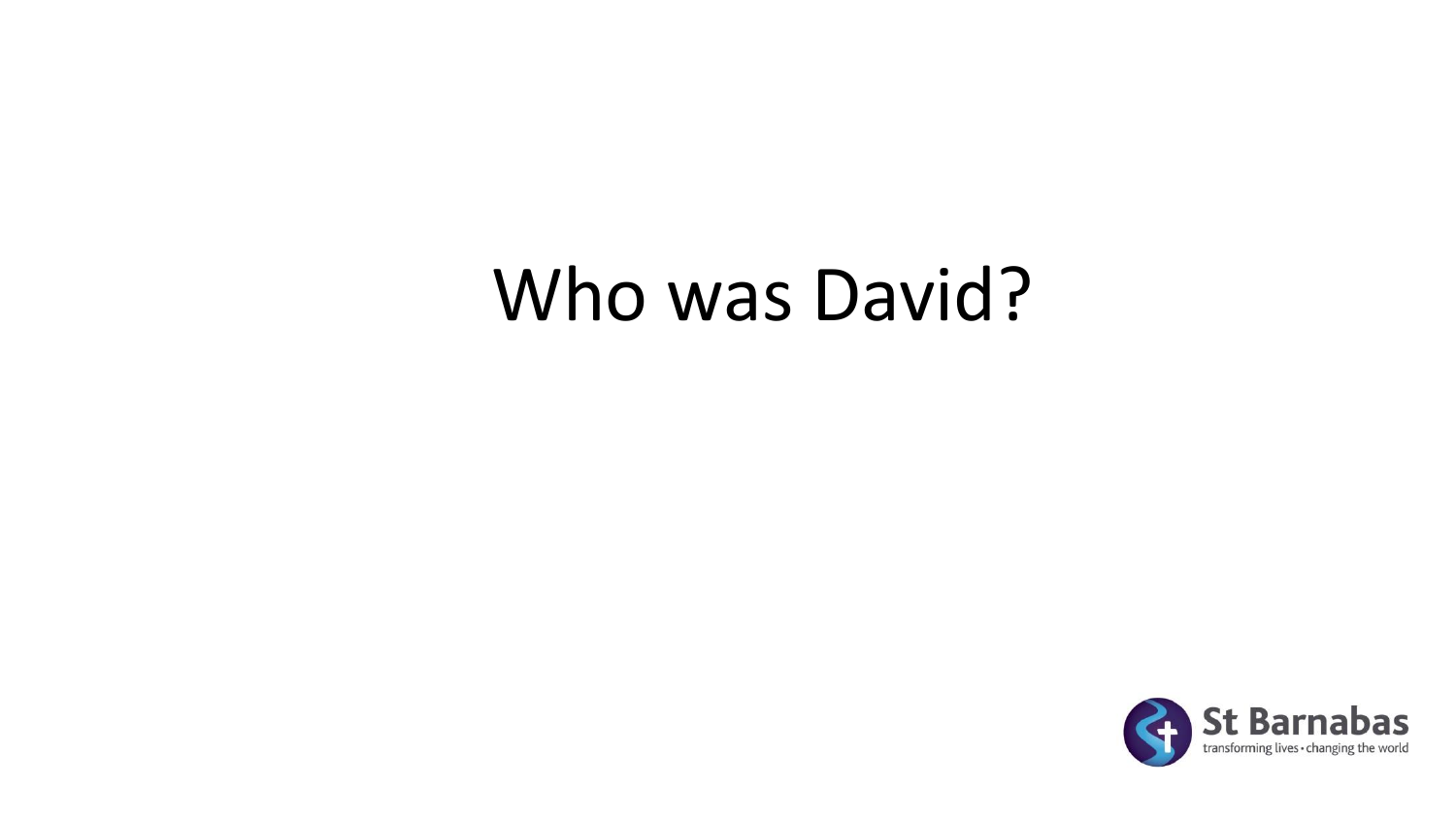## **Reading** 1 Samuel 30: 1-8, 17-19

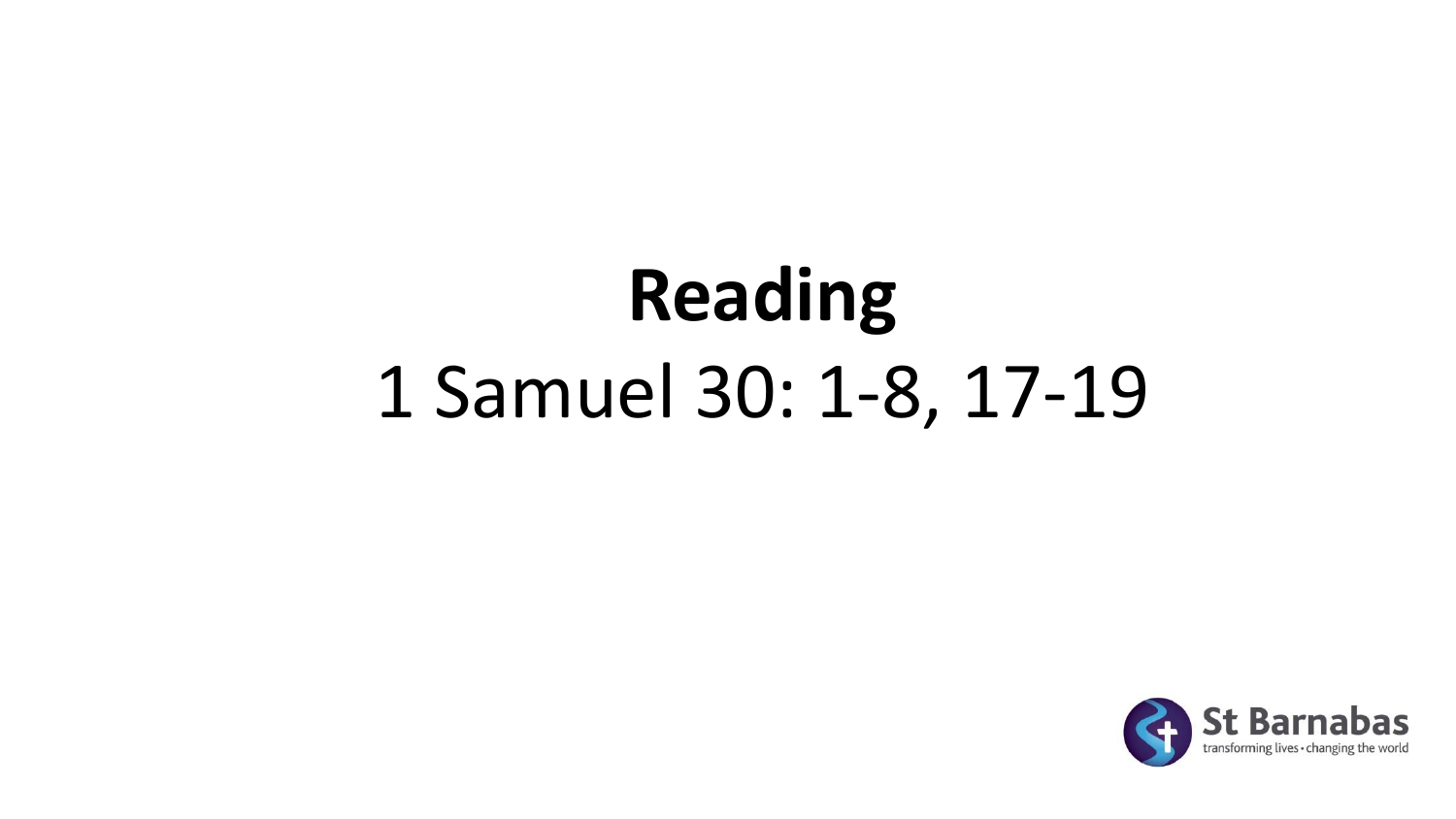**<sup>1</sup>**David and his men reached Ziklag on the third day. Now the Amalekites had raided the Negev and Ziklag. They had attacked Ziklag and burned it,

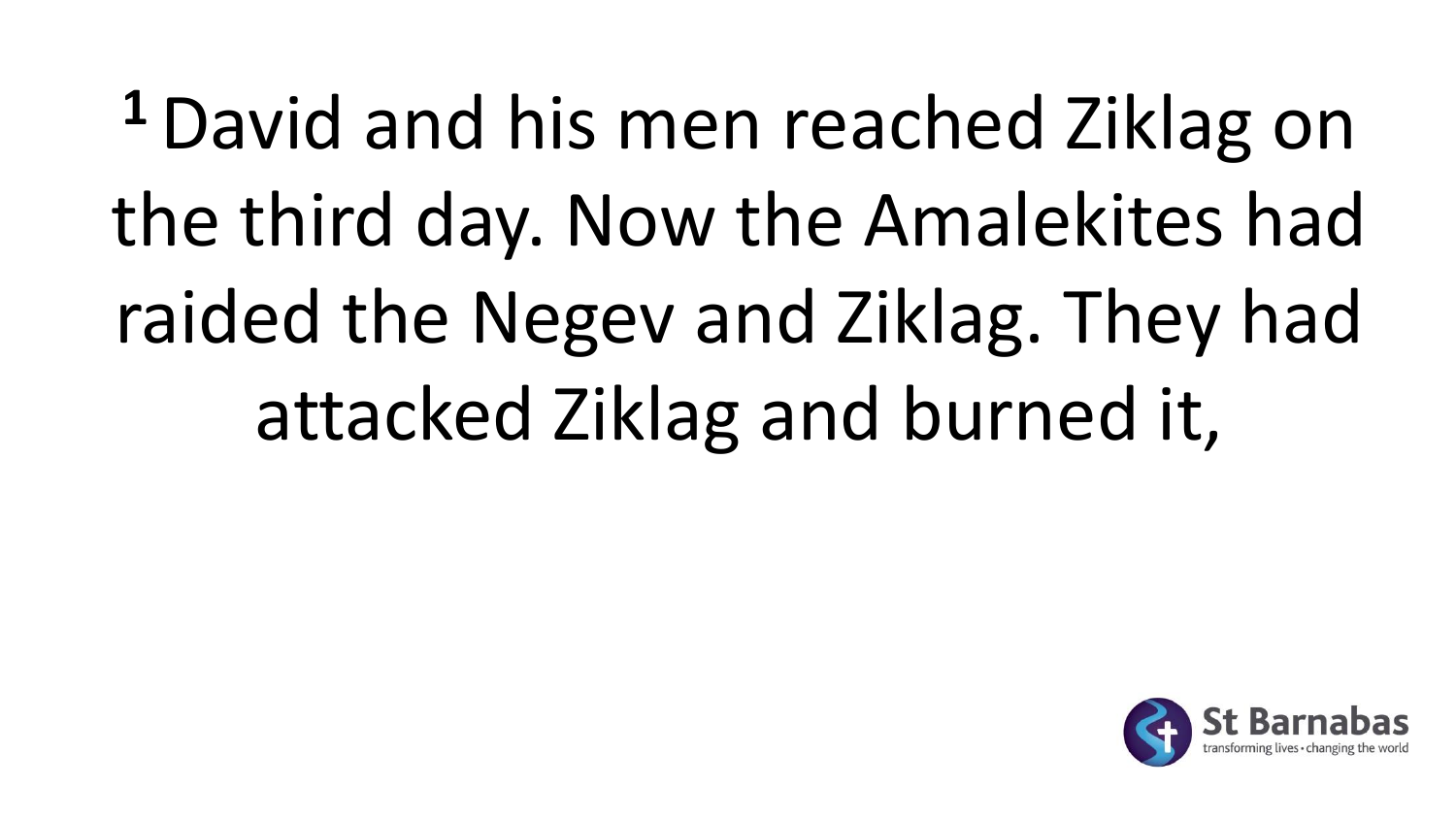**<sup>2</sup>** and had taken captive the women and everyone else in it, both young and old. They killed none of them, but carried them off as they went on their way.

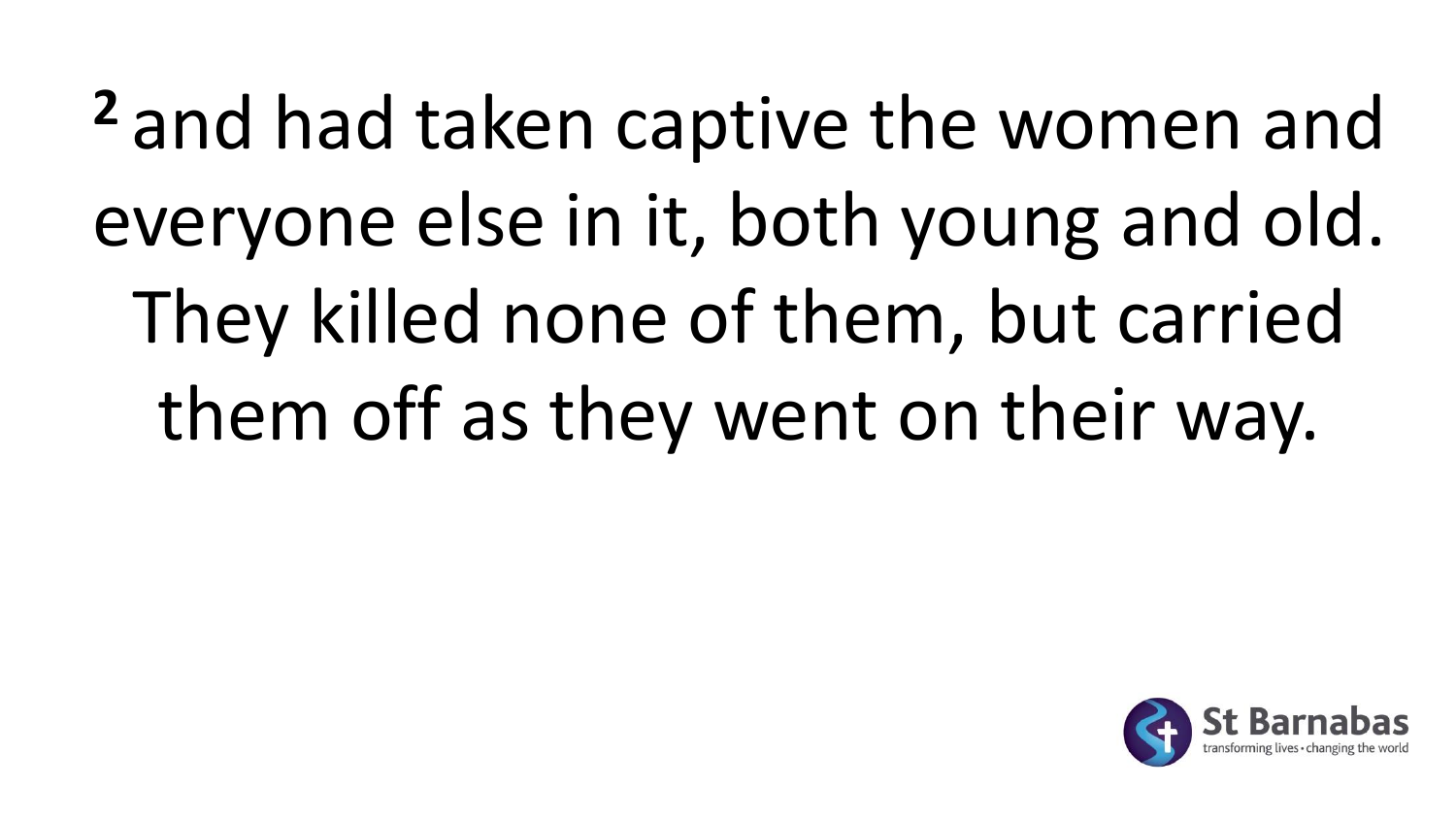**<sup>3</sup>** When David and his men reached Ziklag, they found it destroyed by fire and their wives and sons and daughters taken captive. **<sup>4</sup>** So David and his men wept aloud until they had no strength left to weep.

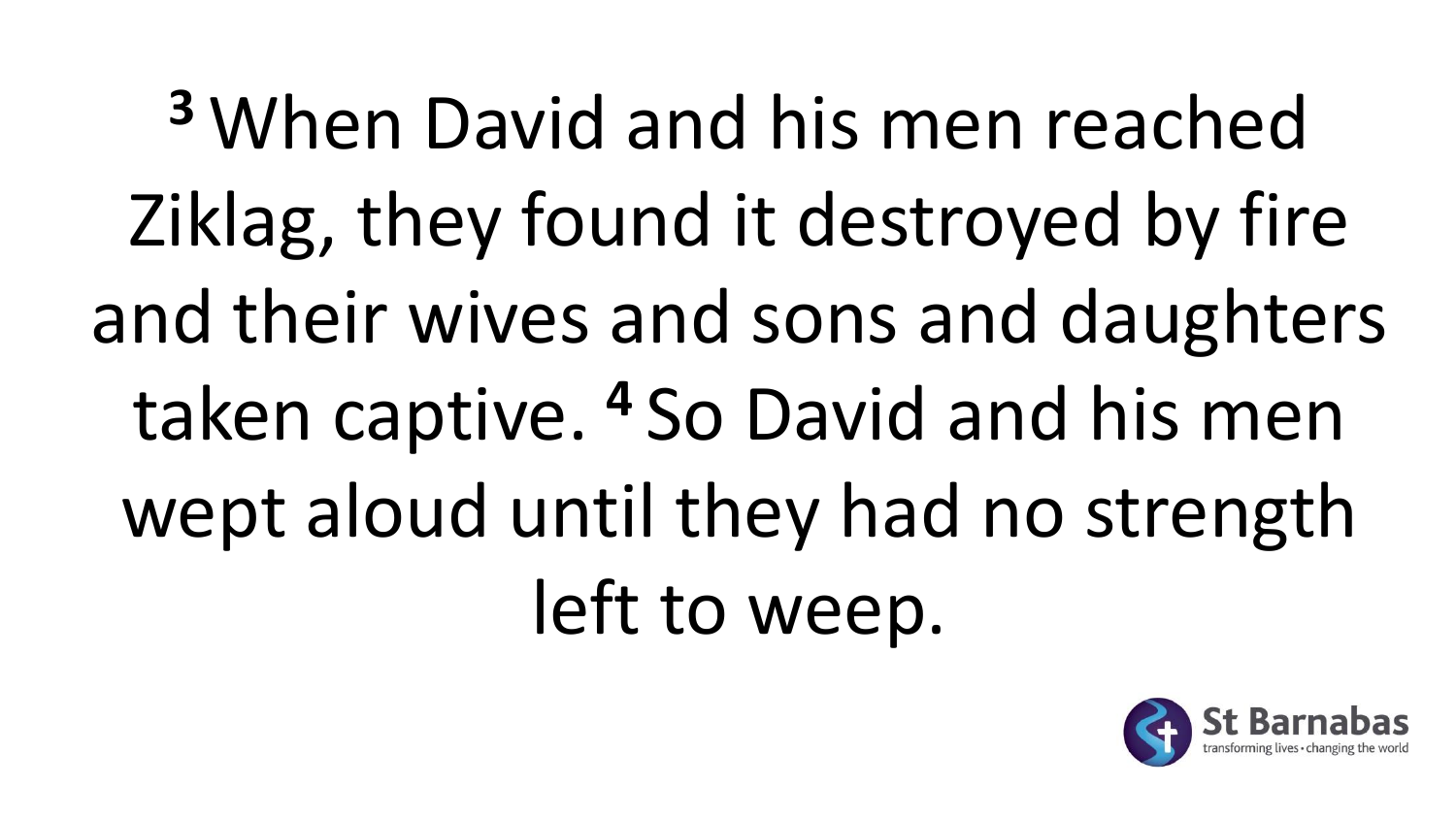**<sup>5</sup>**David's two wives had been captured, Ahinoam of Jezreel and Abigail, the widow of Nabal of Carmel. **<sup>6</sup>**David was greatly distressed because the men were talking of stoning him; each one was bitter in spirit because of his sons and daughters.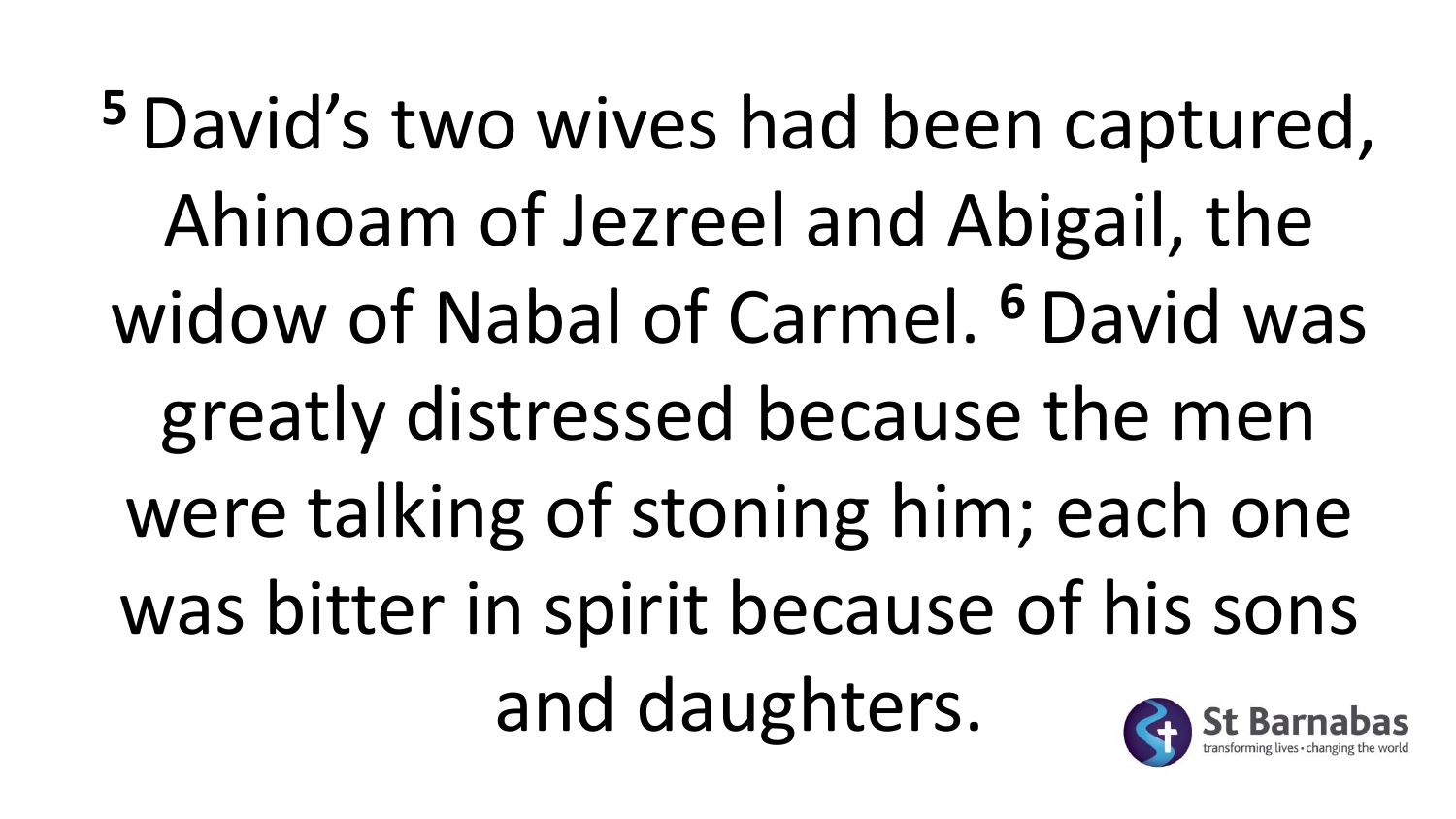But David found strength in the LORD his God. **<sup>7</sup>** Then David said to Abiathar the priest, the son of Ahimelek, "Bring me the ephod."

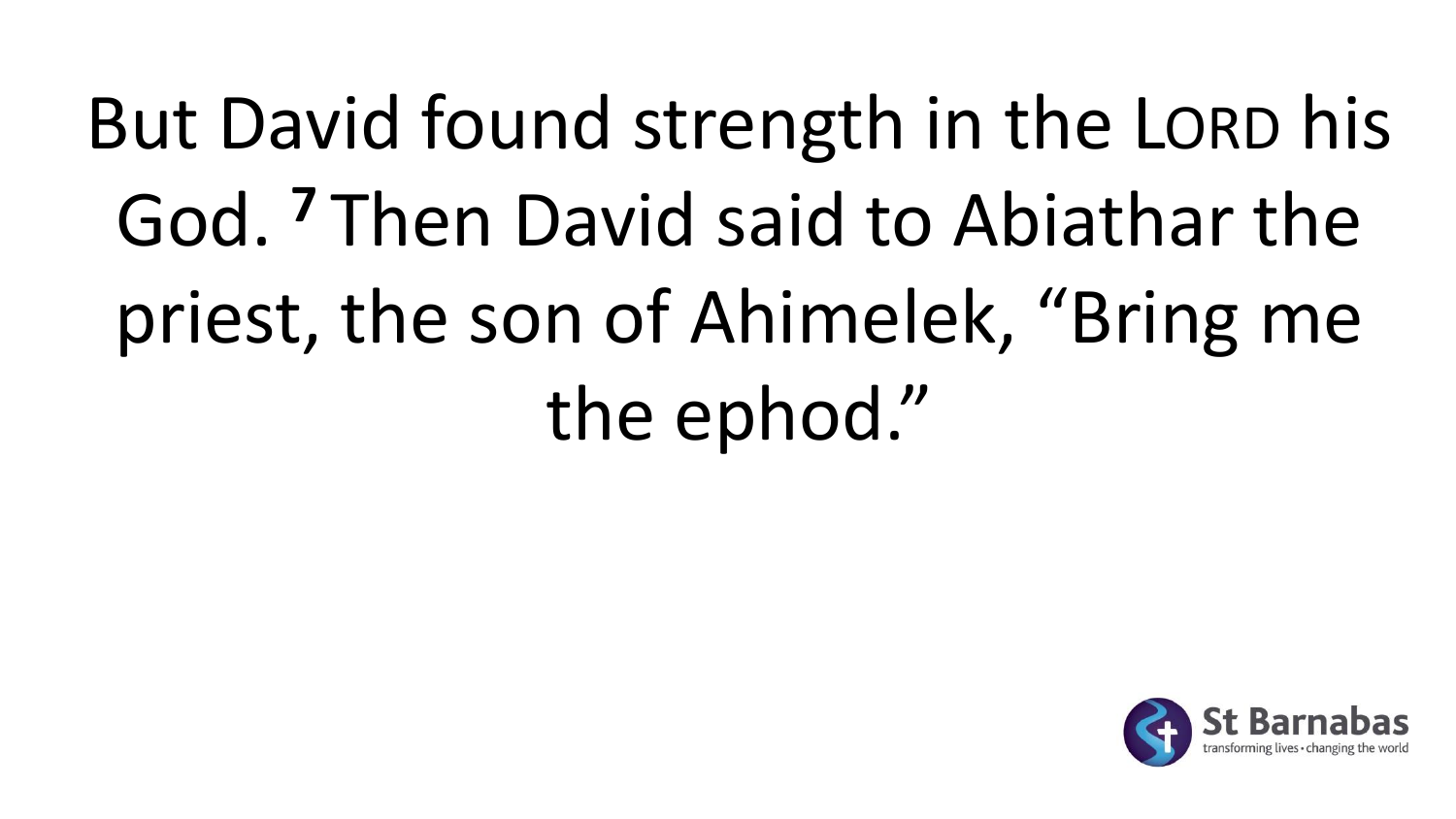Abiathar brought it to him, **<sup>8</sup>** and David inquired of the LORD, "Shall I pursue this raiding party? Will I overtake them?" "Pursue them," he answered. "You will certainly overtake them and succeed in the rescue."

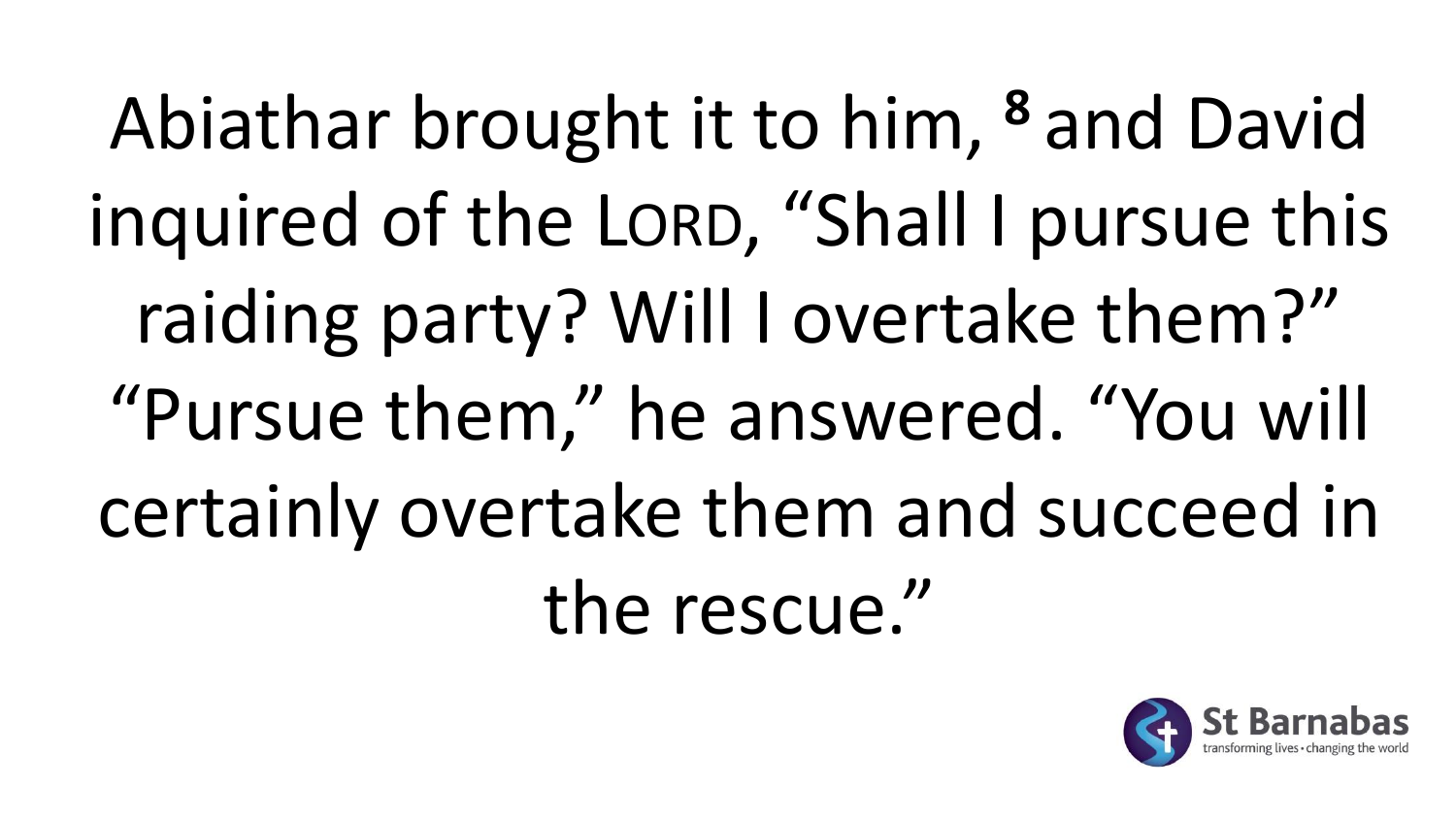**<sup>17</sup>**David fought them from dusk until the evening of the next day, and none of them got away, except four hundred young men who rode off on camels and fled. **<sup>18</sup>**David recovered everything the Amalekites had taken, including his two wives.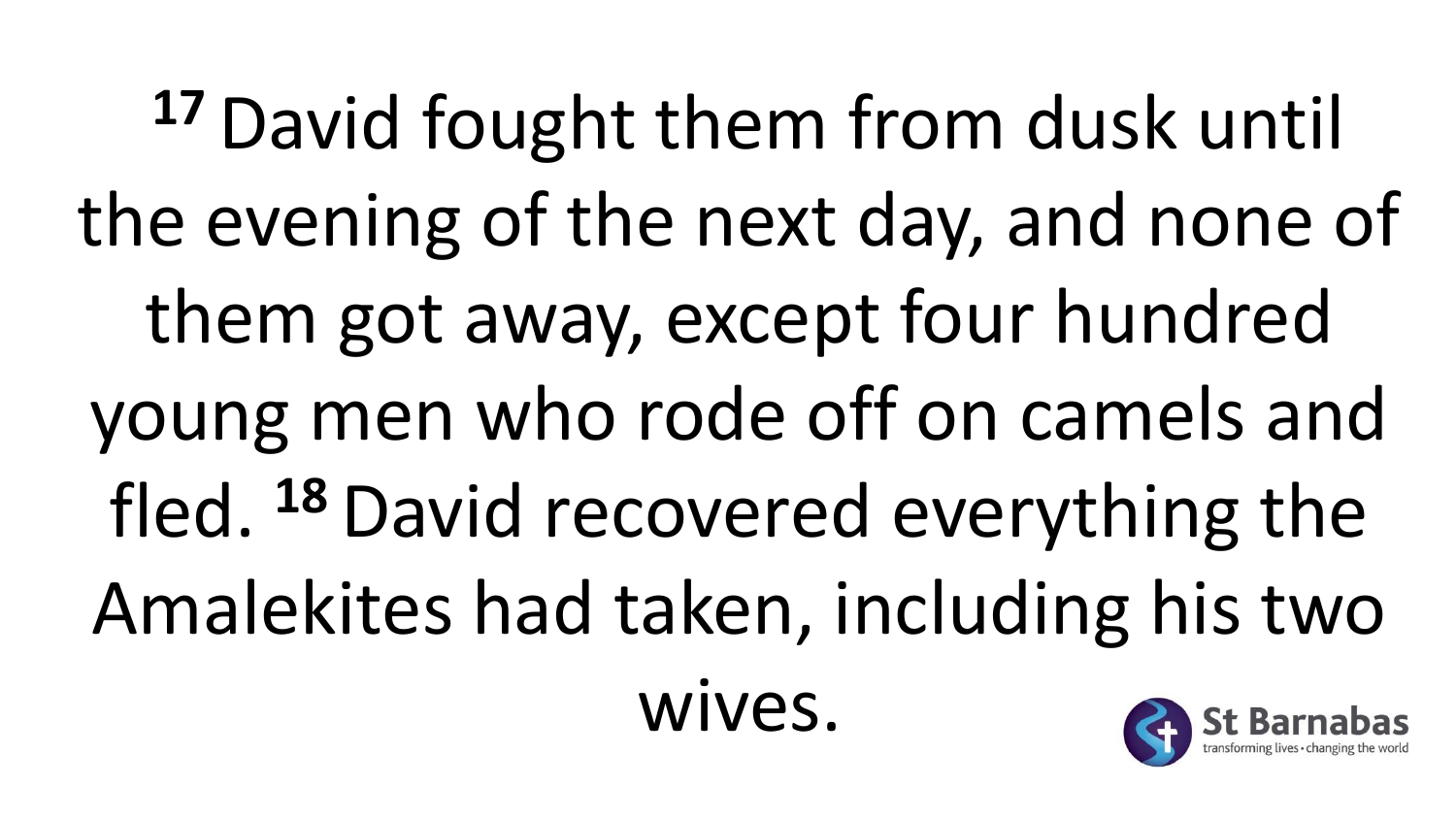# **<sup>19</sup>**Nothing was missing: young or old, boy or girl, plunder or anything else they had taken. David brought everything back.

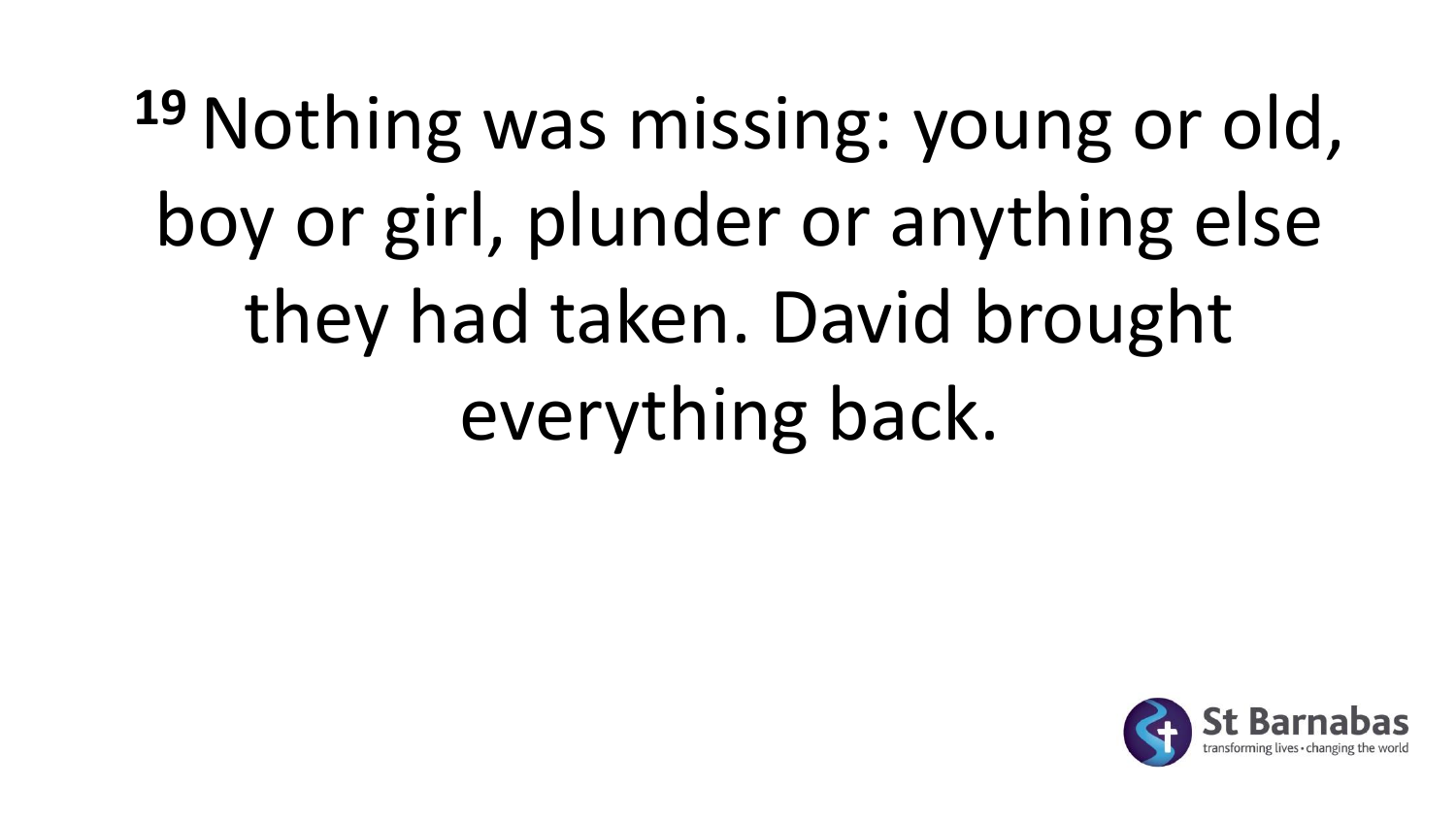## "So David and his men wept aloud until they had no strength left to weep." (1 Sam 30:4)

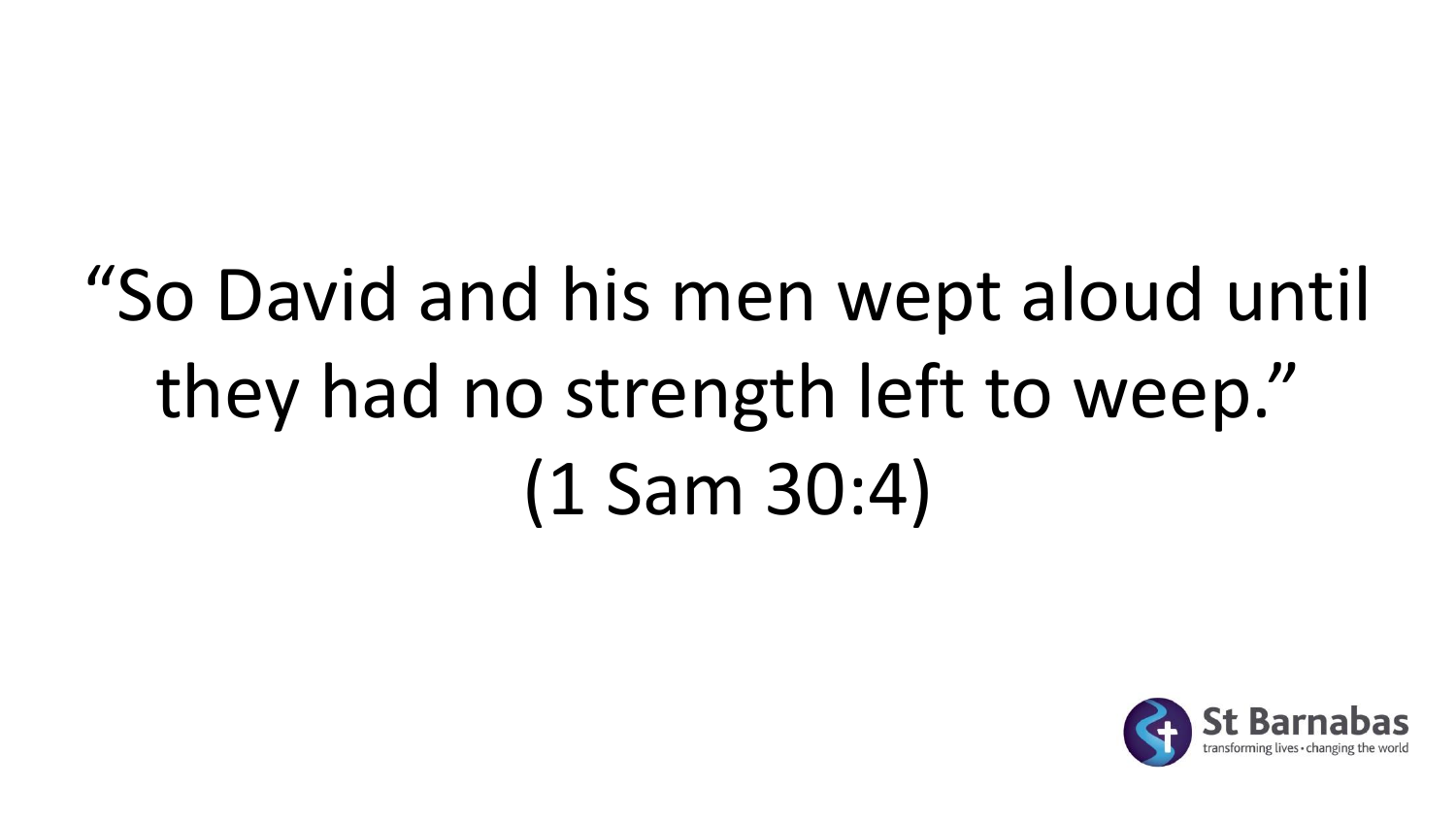## "But David **found strength in the Lord his God**" (1 Sam 30:6)

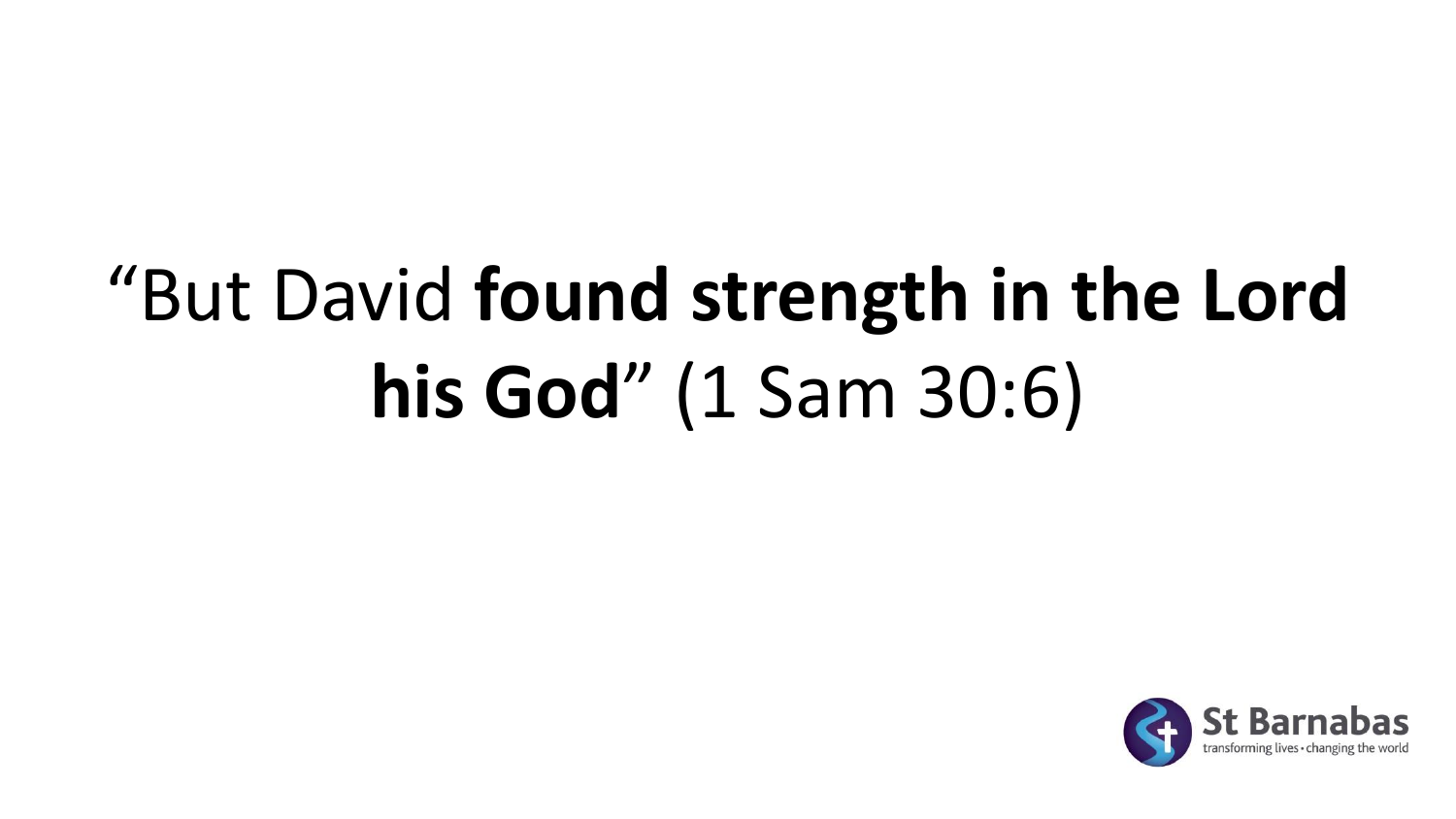## Ziklag – the place of disappointment, loss of enthusiasm, vision & hope

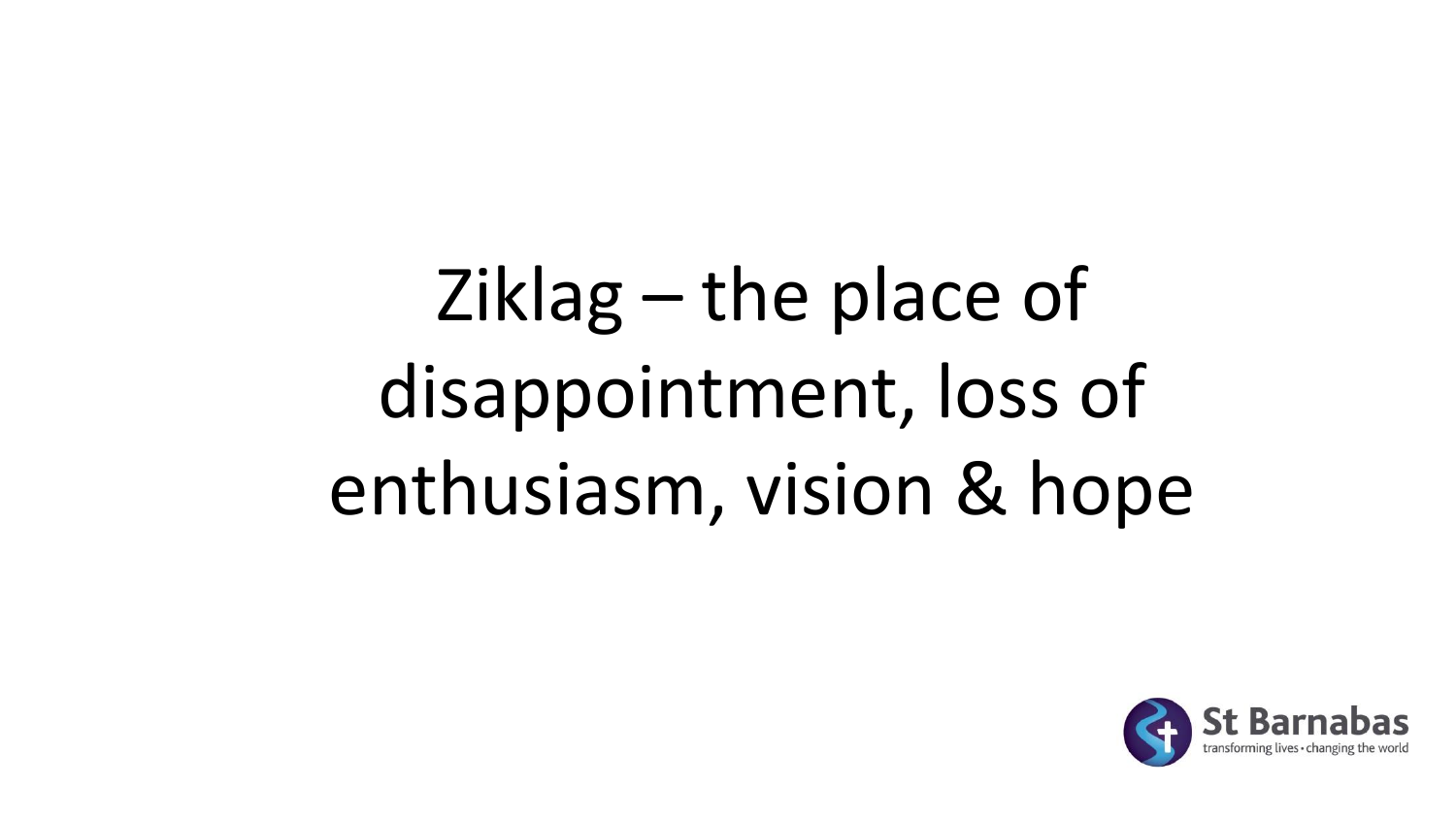#### What is your Ziklag?

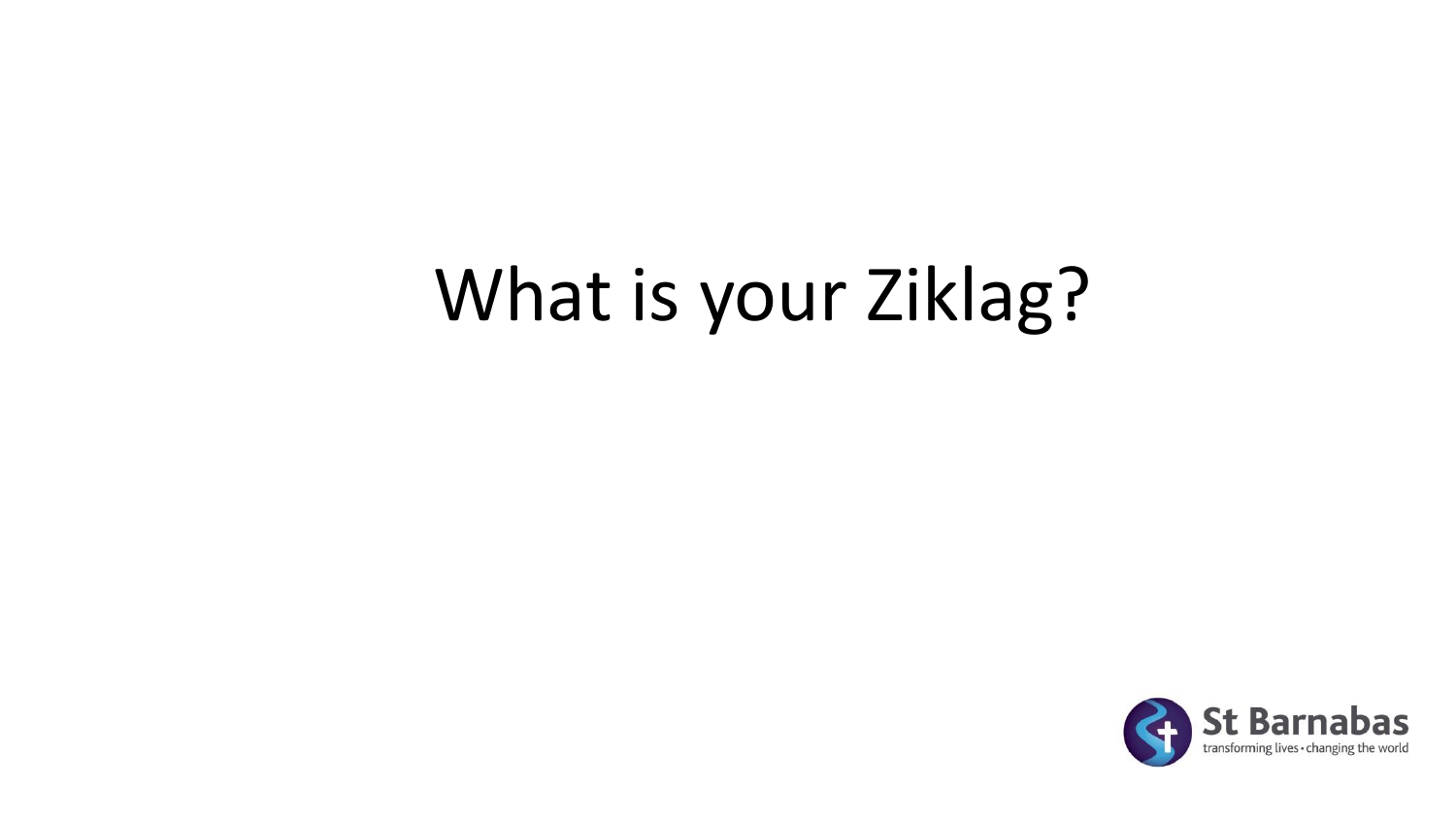### God may leave us in this stage **until we decide to change**

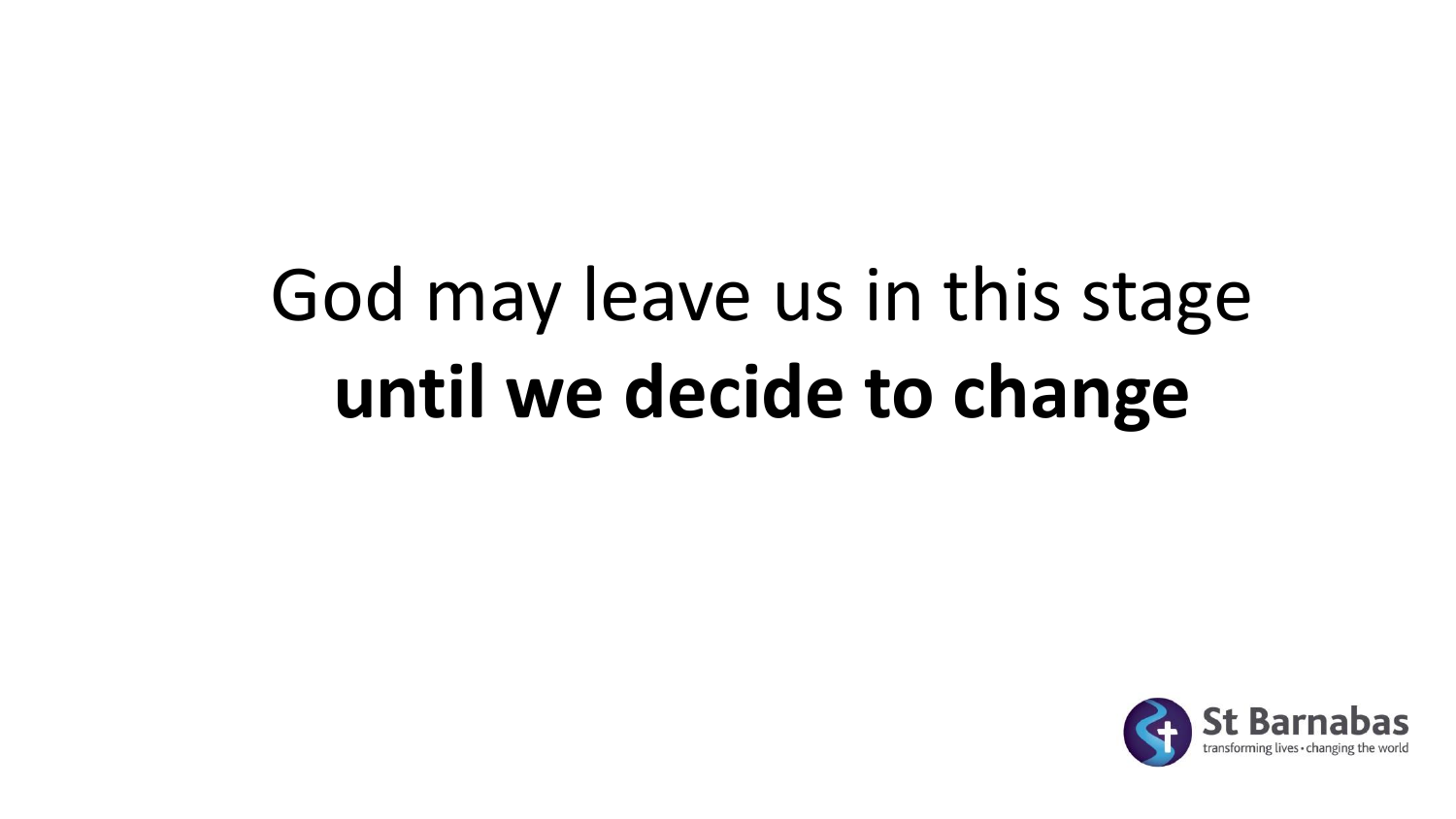#### "By **strengthening** or **encouraging** ourselves **in the Lord**"

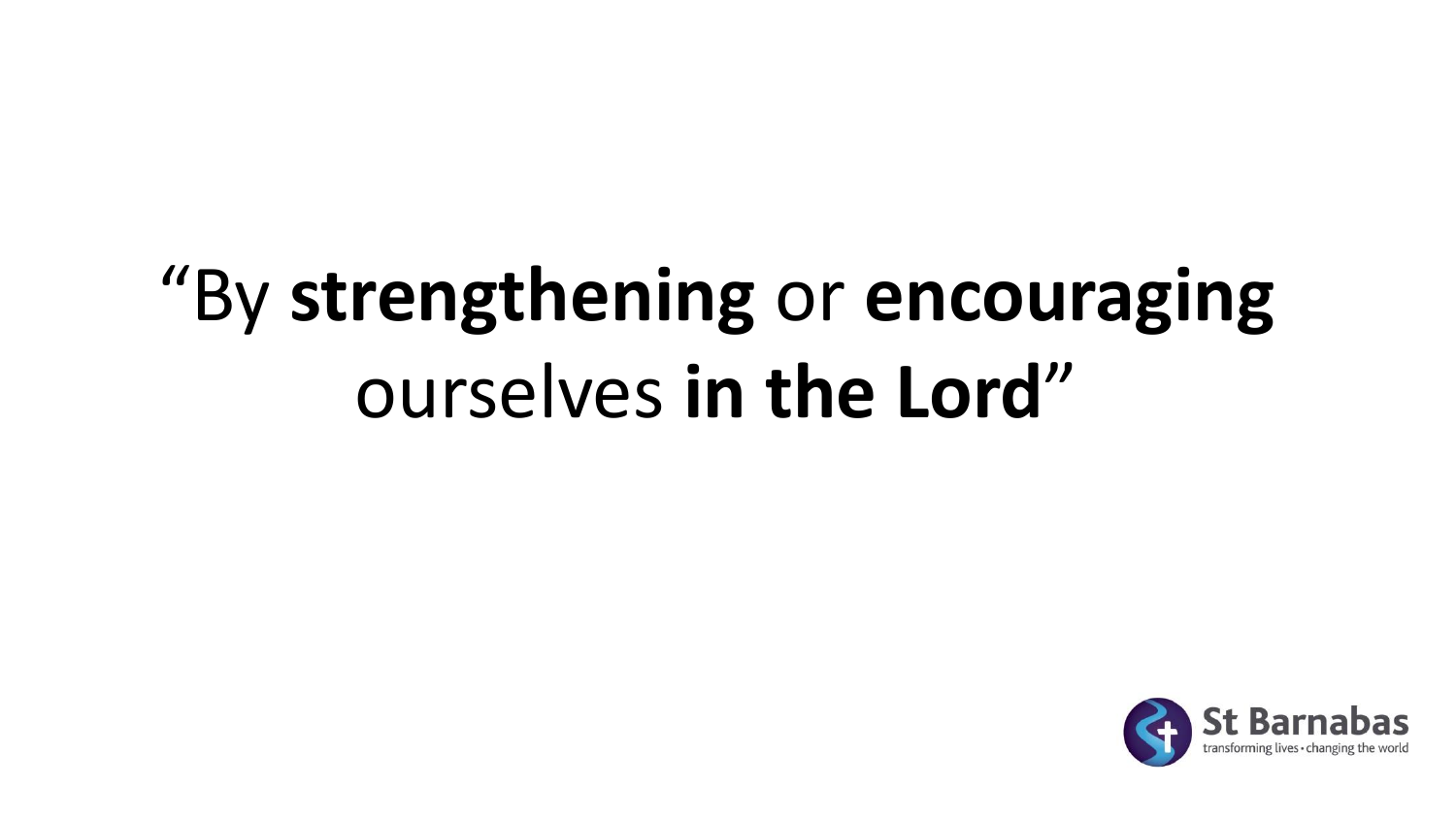## Do we decide to live as **spiritually wounded** or **spiritually flawed heroes**?

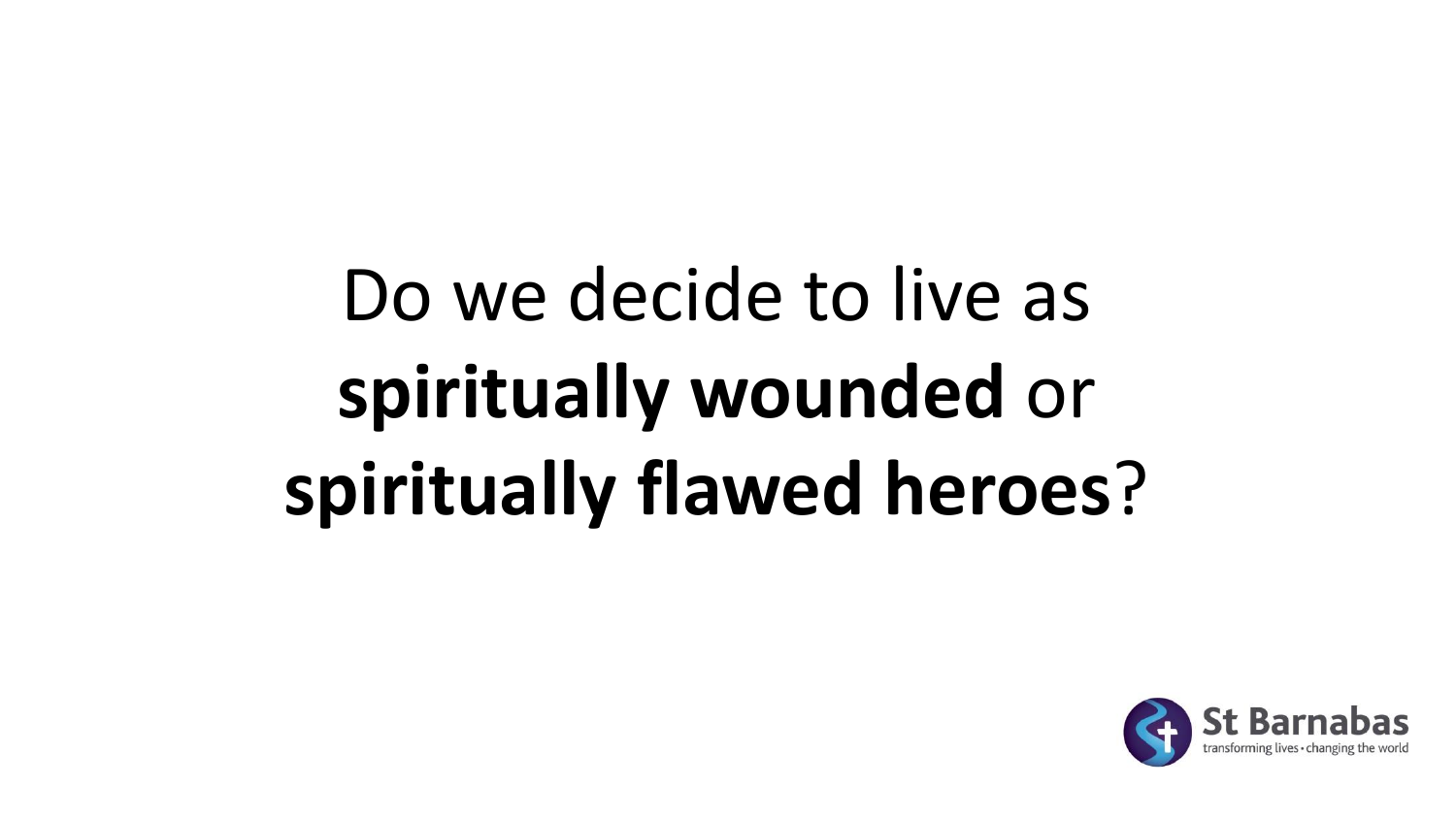# "All things work together **for good** to those who love the Lord" (Rom 8:28)

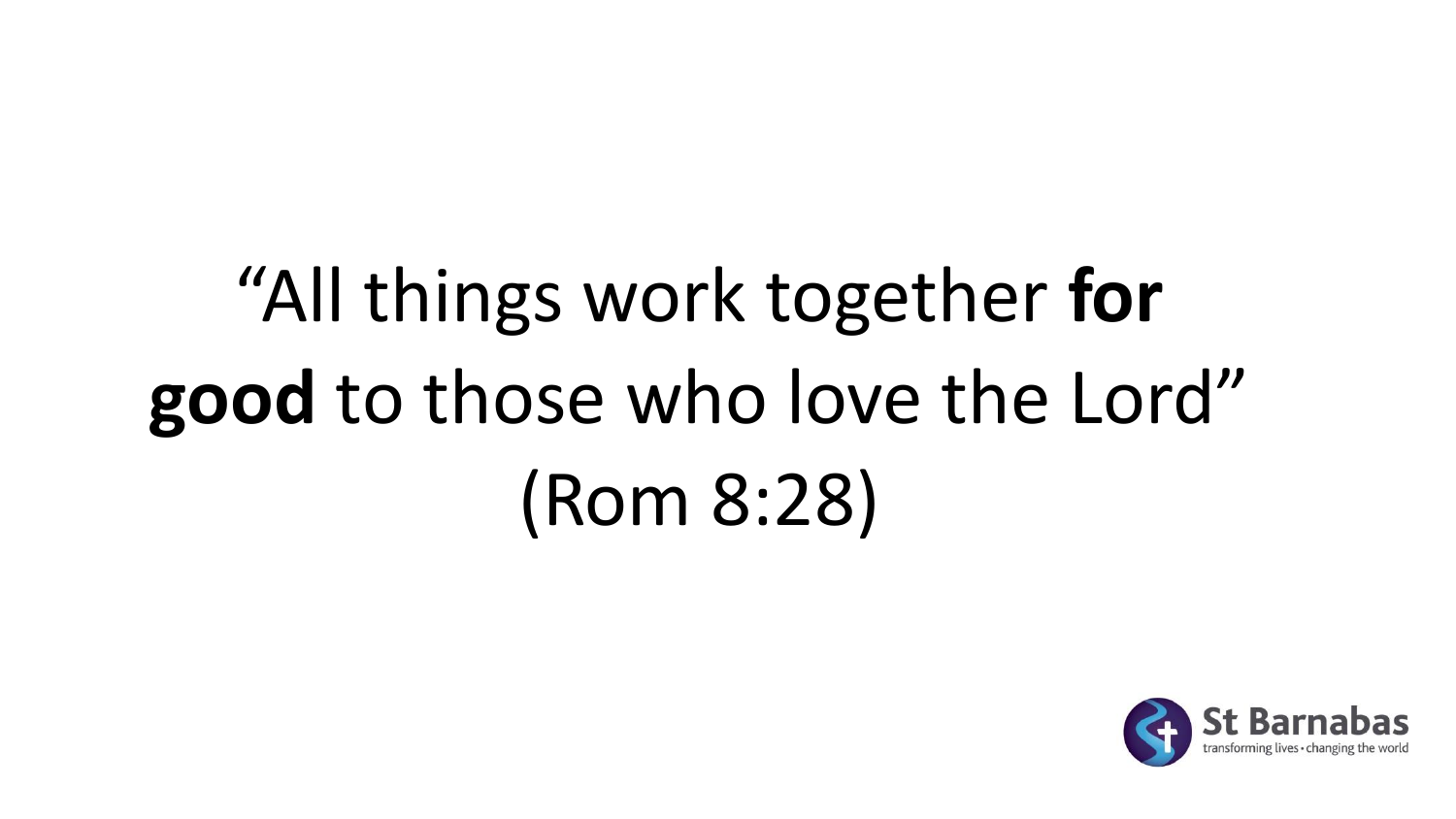# **<sup>13</sup>** I would have despaired had I not believed that I would see the **goodness of the LORD** in the land of the living.

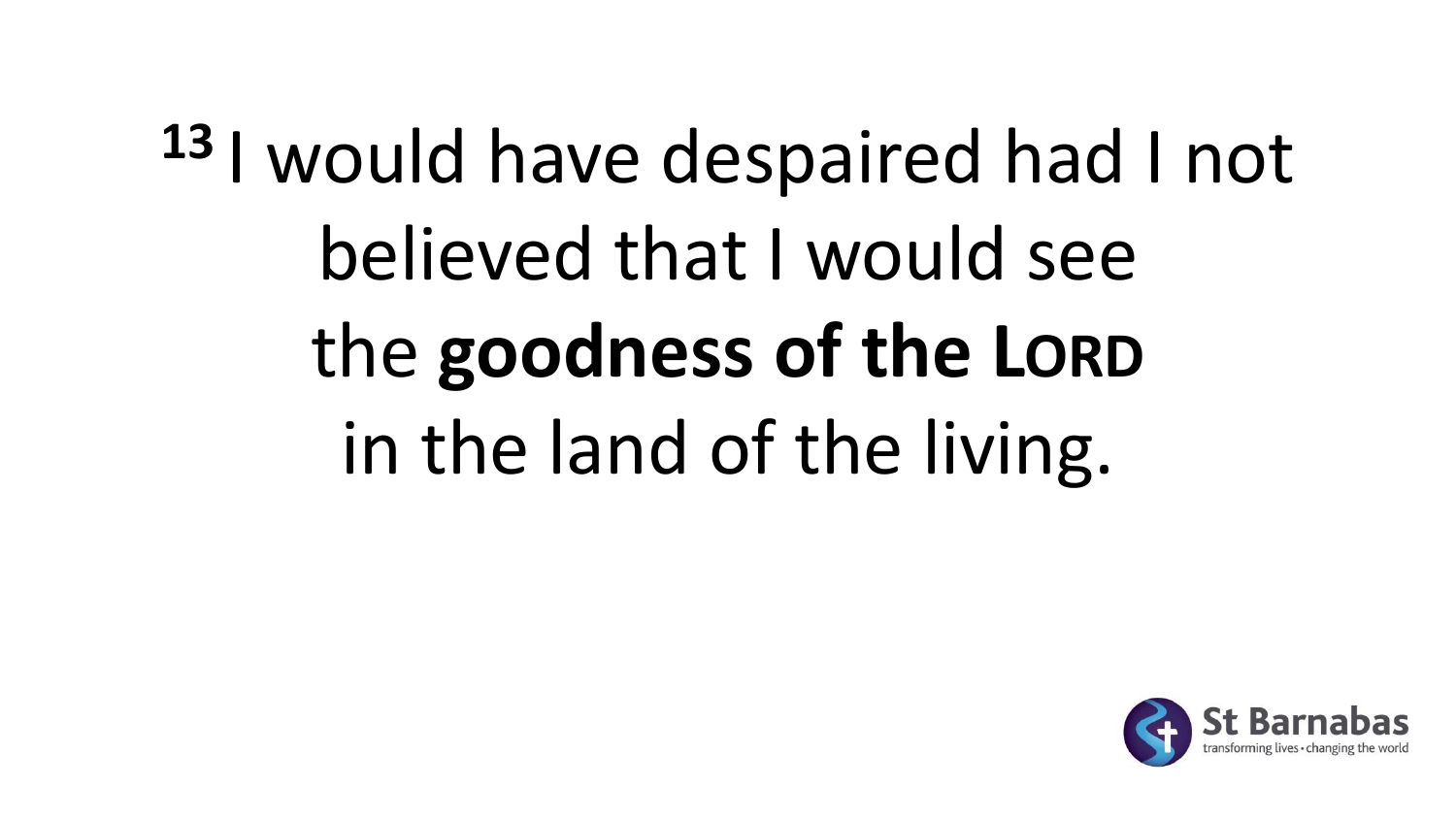# **<sup>14</sup>Wait for** and **confidently expect**  the LORD; Be strong and let your heart take courage; Yes, **wait for** and **confidently expect** the LORD. (Psalm 27:13-14)